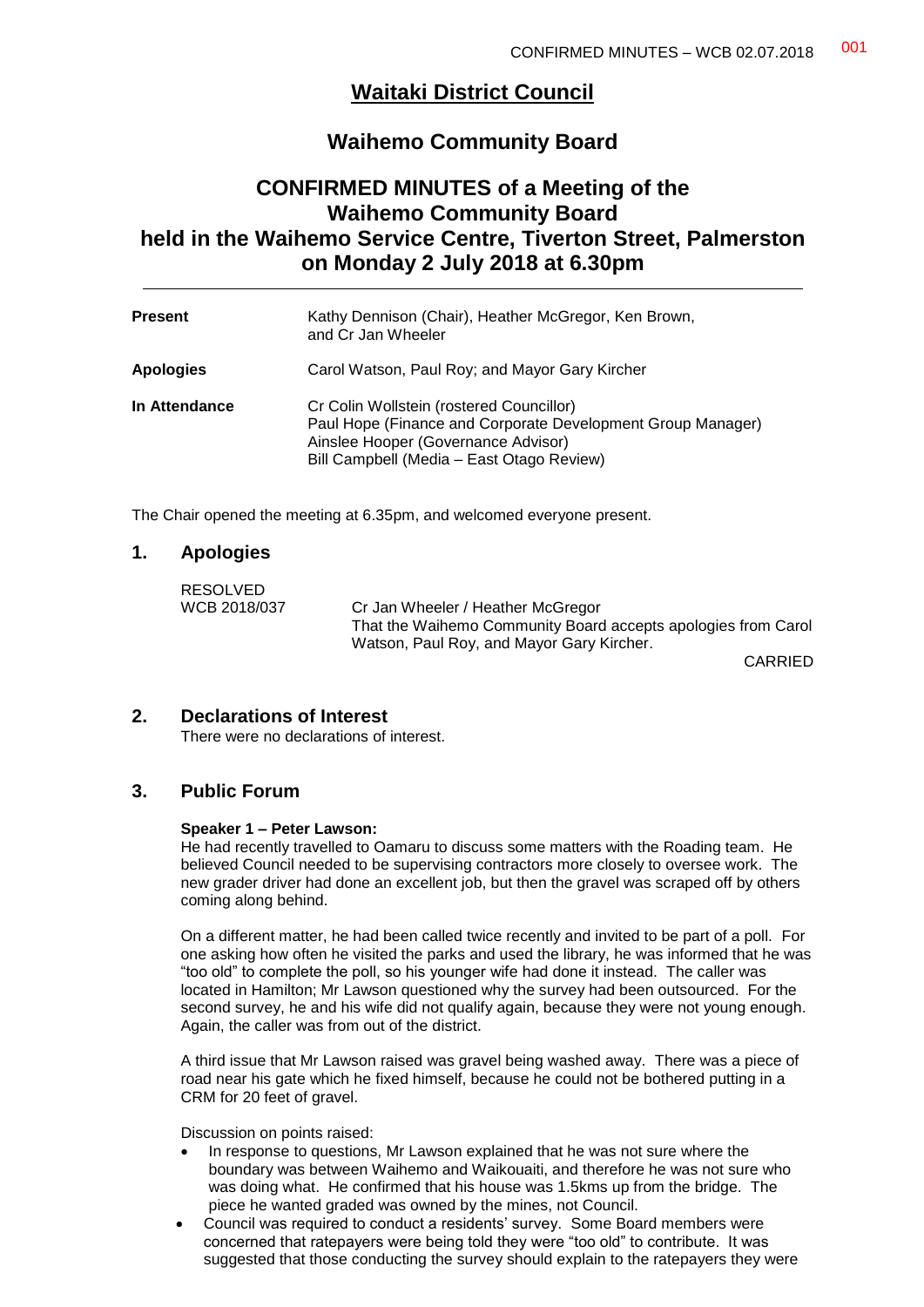calling why they had to speak to those within a certain age bracket rather than simply pass judgment.

**ACTION: Group Manager Paul Hope to pass on the information**

- At the request of the Chair, Group Manager Paul Hope advised that Council contracted Key Research (which was based in Hamilton) to undertake surveys of resident ratepayers each year. They needed tot ry and get a statistical representation of the population, and would continue to ring to talk to enough people within the required age bracket for the subject matter. It was quite difficult to reach younger people.
- Mr Lawson said he appreciated all of those points, but was still concerned about the outsourcing.
- With regard to **roading matters,** the Chair suggested Mr Lawson continue to talk to the Roading team. Mr Lawson noted that he did not have a problem with staff at Council; it was just the system that he found fault with.

### **4. Confirmation of Previous Meeting Minutes**

RESOLVED<br>WCB 2018/038 Heather McGregor / Ken Brown That the Waihemo Community Board confirms the minutes of its previous meeting held on 21 May 2018, as circulated, as a true and correct record of that meeting. CARRIED

**REMINDER:** The recommendation previously left lying on the table for the Gilligan Street works was once again left there, to await receipt of the results of the road counters which were being installed.

### **5. Assets Update July 2018**

RESOLVED

The memorandum, as circulated, sought to update the Board on issues, operations and projects managed by the Assets Group, occurring within the Waihemo Ward since the last Board meeting.

| <b>RESULVED</b> |                                                         |  |
|-----------------|---------------------------------------------------------|--|
| WCB 2018/039    | Ken Brown / Cr Jan Wheeler                              |  |
|                 | That the Waihemo Community Board receives and notes the |  |
|                 | information.                                            |  |

CARRIED

## **6. Recreation Update May 2018**

The memorandum, as circulated, sought to update the Waihemo Community Board on routine work, maintenance issues and progress on minor projects for the period 3 May to 14 June 2018.

Discussion points included:

- Heaters in public toilets
- A Tourism Infrastructure Fund application had been submitted for Katiki Straight it was good to see this was being progressed.
- Palmerston showgrounds Board members were keen to see any work that needed to be done being pushed along, including roading drain options.
- Forward progress on the bike park and Hampden streetscapes this was also good news.

RESOLVED

WCB 2018/040 Cr Jan Wheeler / Heather McGregor That the Waihemo Community Board receives and notes the information.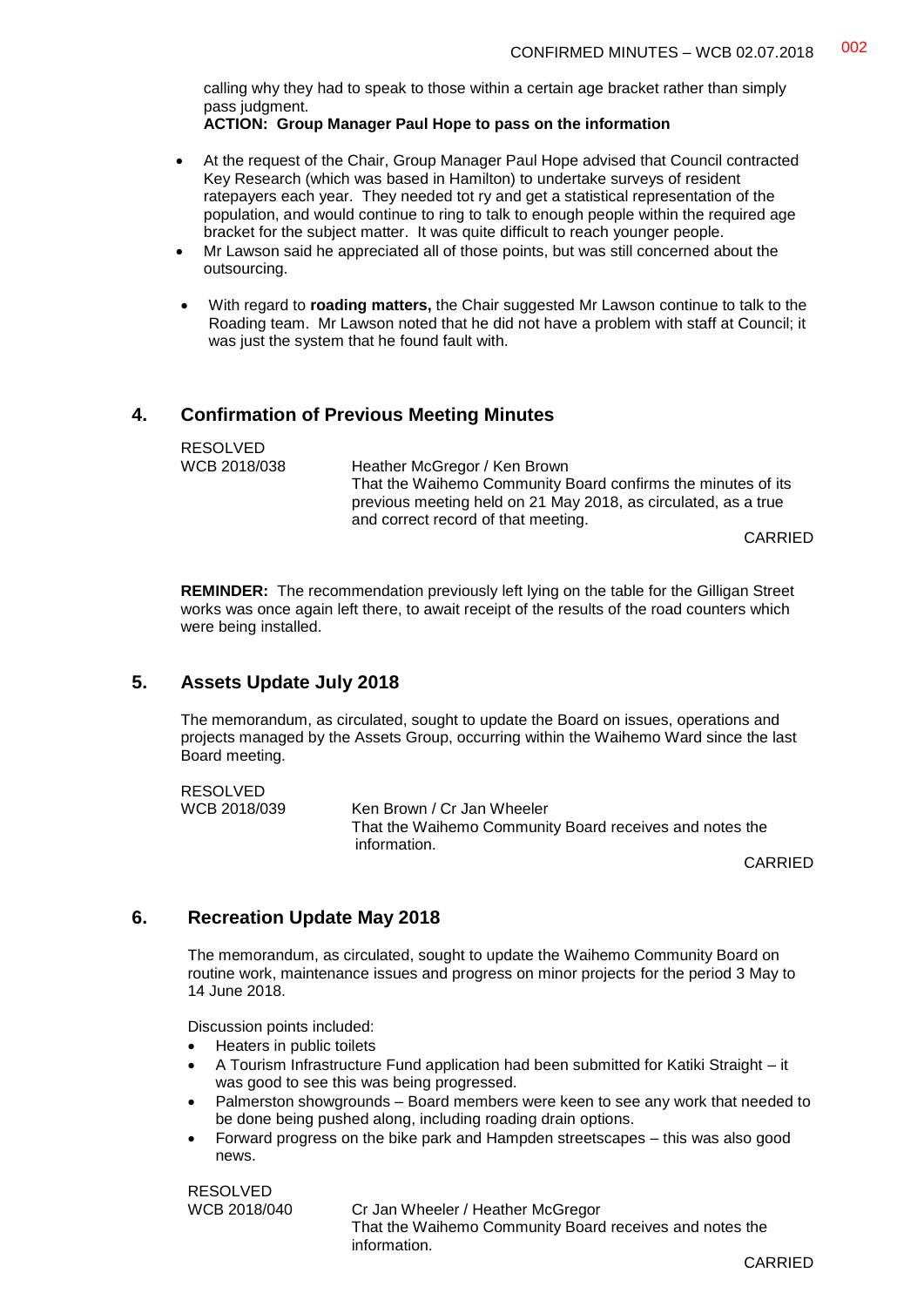## **7. Building Consents Issued in Waihemo Ward for the month of May 2018**

The memorandum, as circulated, provided the Waihemo Community Board with a list of building consents issued in Waihemo Ward for the month of May 2018.

Discussion points included:

- There is a considerable amount of activity in the area and also district-wide.
- There is still a national shortage of building inspectors, especially experienced ones. That situation is unlikely to improve any time soon because of the length of time it takes to be trained in that role.
- Cr Wollstein noted that it was good to see Council is receiving letters of thanks from the community about the high levels of service in the building department recently. Board members were grateful for being informed about such things in meeting agenda reports.

RESOLVED<br>WCB 2018/041

Heather McGregor / Ken Brown That the Waihemo Community Board receives the information.

CARRIED

### **8. Waihemo Community Board Financial Update – July 2018**

The memorandum, as circulated, sought to update the Waihemo Community Board on the balances of separate rate accounts, movements in and out of the community funding budget, and the balance of funds available for distribution to community projects within the Board's ward.

Discussion points included:

- With regard to the **community grant to the Palmerston Museum**, it was noted that that was being held in reserve for that museum and did not go into the general museum fund within Council.
- With regard to the **loan balance for Waihemo water**, it was noted that that would need to be an item to a future community board meeting, and would be recommended as part of the separate rate balances in the 2019 annual plan.

RESOLVED<br>WCB 2018/042

Cr Jan Wheeler / Heather McGregor That the Waihemo Community Board:

- 1. receives and notes the schedule detailing balances of separate rate accounts within the Waihemo ward; and
- 2. receives and notes the report detailing movements and the balance of funds available for distribution to community projects within the Board's ward.

CARRIED

## **9. Waihemo Community Board Discretionary Funding Request – Palmerston and Waihemo A&P Association Incorporated**

The memorandum and attached letter, as circulated, sought the Board's approval of a donation of \$3,000 (excluding GST) to the Palmerston and Waihemo A&P Association Incorporated for advertising associated with the Otago Field Days event in October 2018.

Discussion points included:

- The Board provided the Association with \$2,000 last year; some members thought it should be \$2,000 again (not \$3,000).
- Re the exclusion of GST request Group Manager Paul Hope clarified that that would mean the Association would receive the full amount, and Council would pay the GST and then claim it back. He also noted that the payment to the Association would be a grant, not a donation.
- The question was asked whether the Board would be able to view the Association's financial documents in relation to the grant. In response, Mr Hope advised that, if the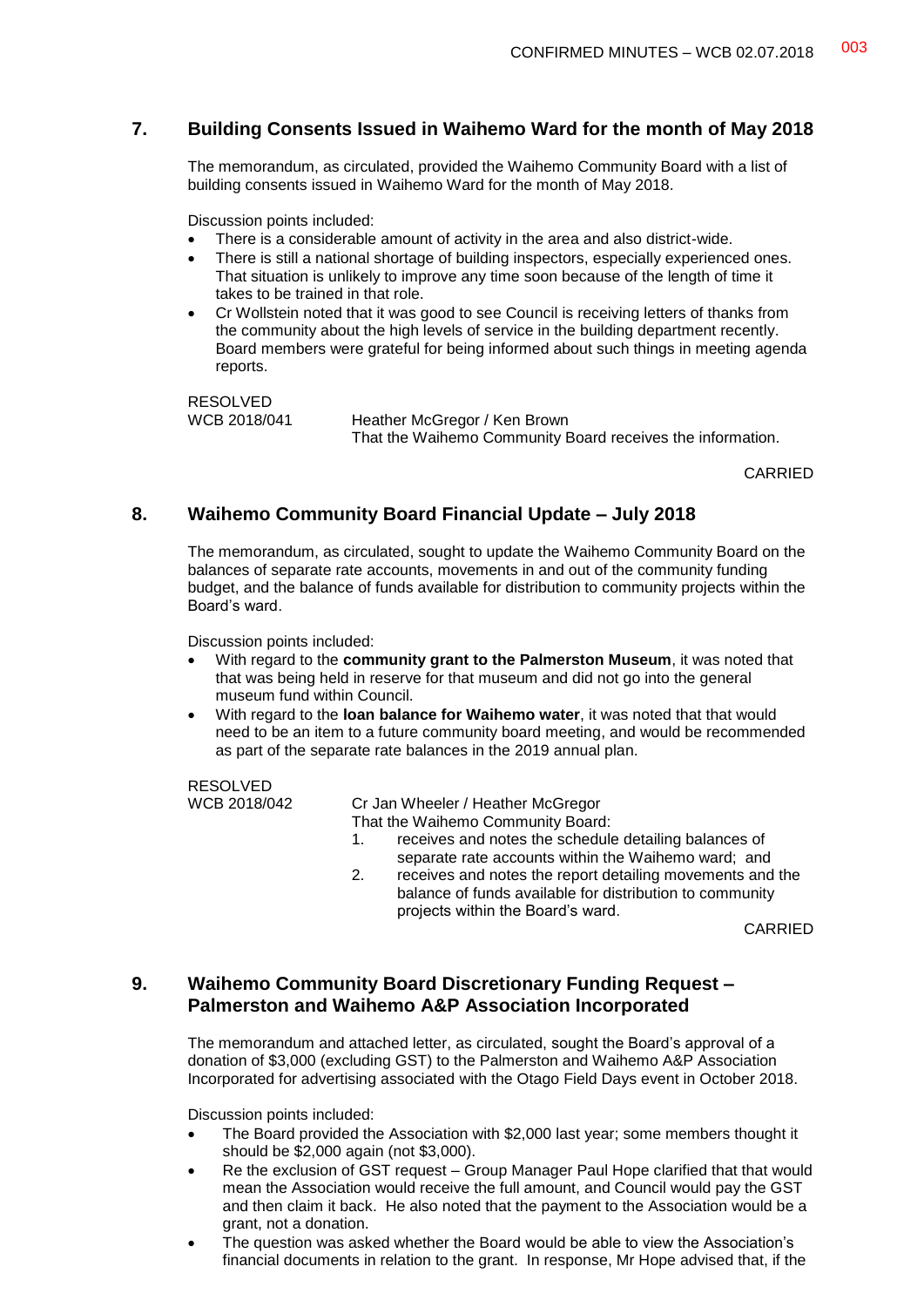Board wanted such accountability, it would need to request it and include reference to it in the meeting resolution in response to the Association's request.

An amended motion was then put to the meeting, and resolved as follows:

RESOLVED WCB 2018/043 Ken Brown / Heather McGregor That the Waihemo Community Board approves, subject to accountability consistent with Council's general community grants, a \$2,000 grant (excluding GST) for advertising of the Otago Field Days event to be held at the Palmerston Saleyards on Friday 12 and Saturday 13 October 2018, payable from the Waihemo Community Board Discretionary Fund.

CARRIED

#### **10. Chairperson's Report**

The Chairperson took her report as read. During the ensuing discussion, the Chair requested a good attendance at the Friday 13 July Community Boards Workshop on the Representation Review 2018. She also highlighted her recent meeting with Mayor Kircher, who had been extremely supportive of the Waihemo community's visioning.

RESOLVED

| .            |                                                             |
|--------------|-------------------------------------------------------------|
| WCB 2018/044 | Kathy Dennison / Heather McGregor                           |
|              | That the Waihemo Community Board receives the Chairperson's |
|              | report.                                                     |
|              | $\bigcap$                                                   |

CARRIED

### **11. Community Board Members' and Councillor's Reports (verbal)**

#### **Heather McGregor:**

- Attended the AGMs of Puketapu Radio (19 June), Hampden Hall Committee (20 June), Bowls Palmerston (24 June)
- 22 June Palmerston Bike Park meeting with the Board and Mark Burgher
- There is some dissatisfaction amongst Palmerston ratepayers regarding the new Palmerston landfill prices increasing on 1 August.
- The Lions Club of Palmerston assisted with the Yellow Eyed Penguin Trust planting at the Tavora Reserve near Bobby's Head on 27 June. This was a great effort by the Lions Club.
- Waihemo Waste Busters has achieved 10 years of recycling in Palmerston and to celebrate this, the company has offered \$5,000 from the funds raised in the Re-Use Shop as a Community Grant Scheme for local groups to apply for funding.
- The Pink Ribbon Morning Tea held in May raised \$6,807.80, giving a total raised in the Palmerston Community over the last six years of \$24,170.83.

#### **Carol Watson (provided via email ahead of the meeting):**

- I have had a very quiet time since the last meeting.
- We had an informal meeting regarding the bike park (22 June).

#### **Paul Roy: N/A**

#### **Ken Brown:**

- Held a lot of informal discussions with ratepayers about what's happening around town. The bike park (primarily); town clock, and the i-site were key issues raised.
- Other than that, very quiet.

#### **Cr Jan Wheeler:**

- 22 May Council's Long Term Plan 2018-28 Deliberations
- 29 May Council Meeting and Workshops
- 30 May Mid-term meeting with Mayor Gary Kircher
- 2 June Council Workshop
- 5 June Committees Day Meetings
- 12 June Finance Committee Meetings and Workshops